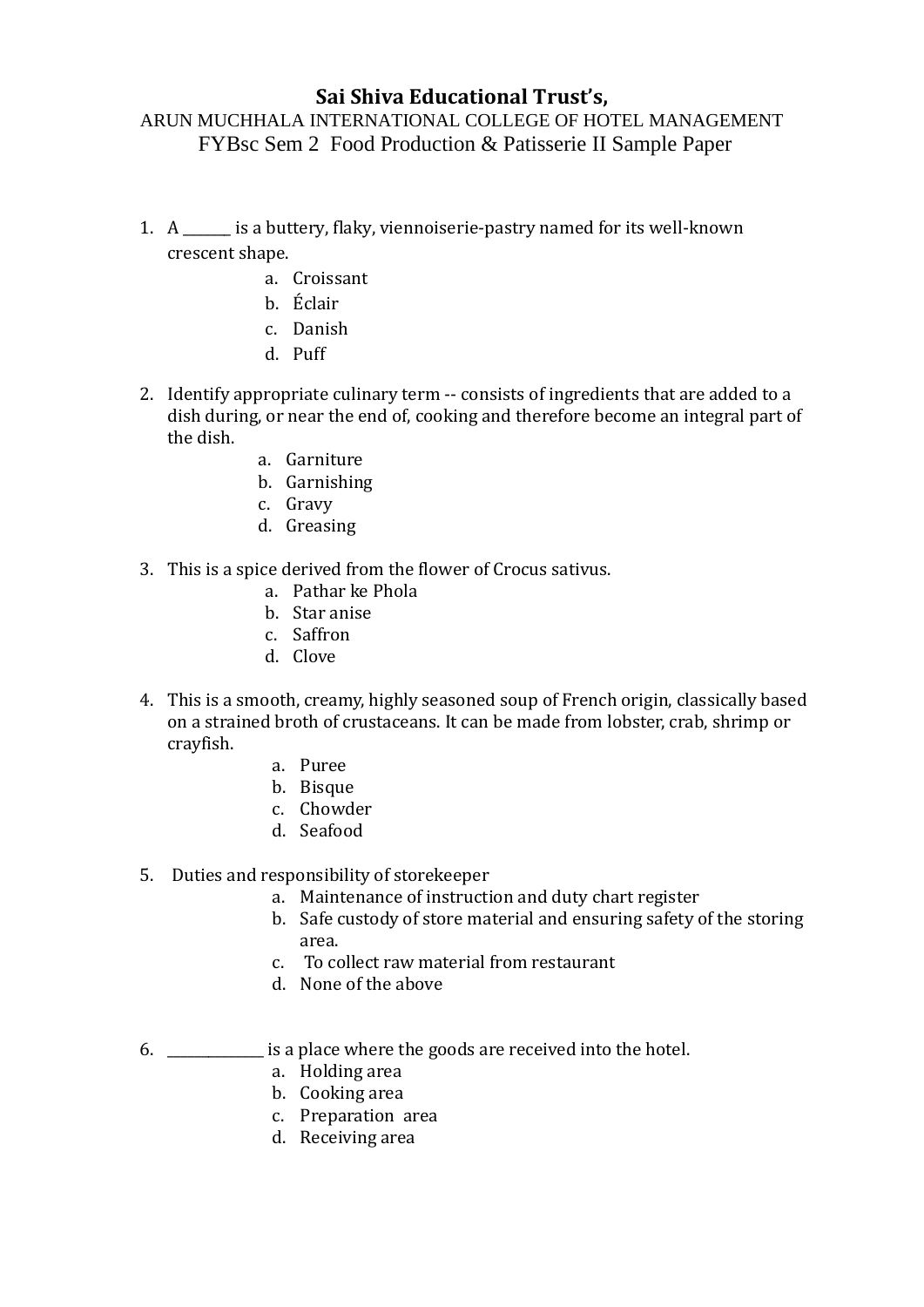- 7. \_\_\_\_\_\_\_\_\_\_\_\_\_ is used for washing and sanitizing of vegetables.
	- a. Single sink
	- b. Three sink
	- c. Four sink
	- d. Double sink
- 8. Consommé \_\_\_\_\_\_\_\_\_\_ is garnished with small dices of cooked vegetables.
	- a. Brunoise.
	- b. Royale.
	- c. Julienne.
	- d. Celestine.
- 9. Soups are often flavored with a 'bag of herbs', herbs that are simply tied in cheesecloth and simmered in the liquid. The correct term for this is:
	- a. Mirepoix
	- b. sachet d'épices
	- c. bouquet garni
	- d. oignon brûle

## 10. . A broth made by stewing meat, fish, or vegetables in water

- a. Bisque
- b. Slurry
- c. Bouillon
- d. White stock
- 11. Stocks, broths, and consommés are all \_\_\_\_\_\_\_\_ soups.
	- a. Puree
	- b. Bisque
	- c. Clear
	- d. Thick

#### 12. What is the most common cut of fish offered in restaurants?

- a. Fillets
- b. drawn
- c. supreme
- d. roundly
- 13. What category of fish includes flounder and halibut?
	- a. round fish
	- b. flat fish
	- c. shell fish
	- d. fin fish

# 14. Which group does the Crab belong to?

- a. Crustaceans
- b. Fin Fish
- c. Cephalopods
- d. Molluscs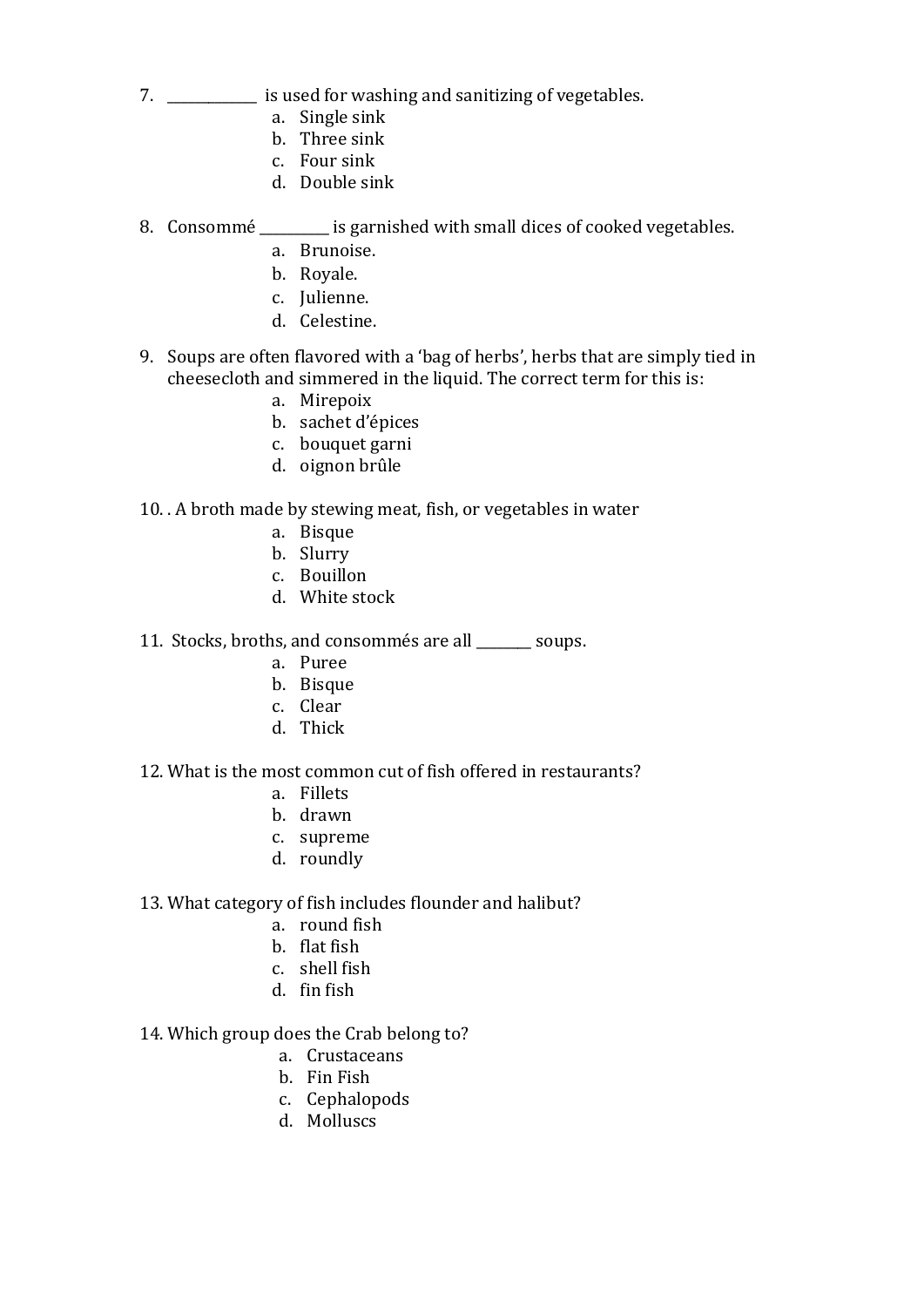## 15. What is pasteurization?

- a. Cooling of milk to the freezing point of water.
- b. Louis Pasteur's germ theory.
- c. A necessary vaccination for cows.
- d. Heating of milk to 72 degrees Celsius and rapidly cooling it to 4 degrees Celsius.

## 16. What are the basic Ingredients to butter

- a. Salt & cream
- b. Salt and whipped cream
- c. Cheese
- d. Light cream

## 17. \_\_\_\_\_\_\_\_\_\_\_\_is a small dish served as an appetizer before a meal.

- a. Horsdoeurve.
- b. Entrements.
- c. Farineaux.
- d. Poisson.
- 18. A cancer is a prepared food that incorporates air bubbles to give it a light and airy texture.
	- a. Mousse.
	- b. Panada.
	- c. Khoya.
	- d. Potage.

#### 19. The average quantity of thick soup served is \_\_\_\_\_\_\_\_ ml.

- a. 190 ml.
- b. 180 ml.
- c. 170 ml.
- d. 160 ml.

20. Bisque is traditionally with base of a

- a. Meat.
- b. Poultry.
- c. Shellfish.
- d. Vegetable.

#### 21. Fresh fish should be stored in boxes containing \_\_\_\_\_\_.

- a. Water.
- b. Ice.
- c. Woods.
- d. Sand.

## 22. Poultry refers to bird that is used for food.

- a. Wild.
- b. Domesticated.
- c. Gaming.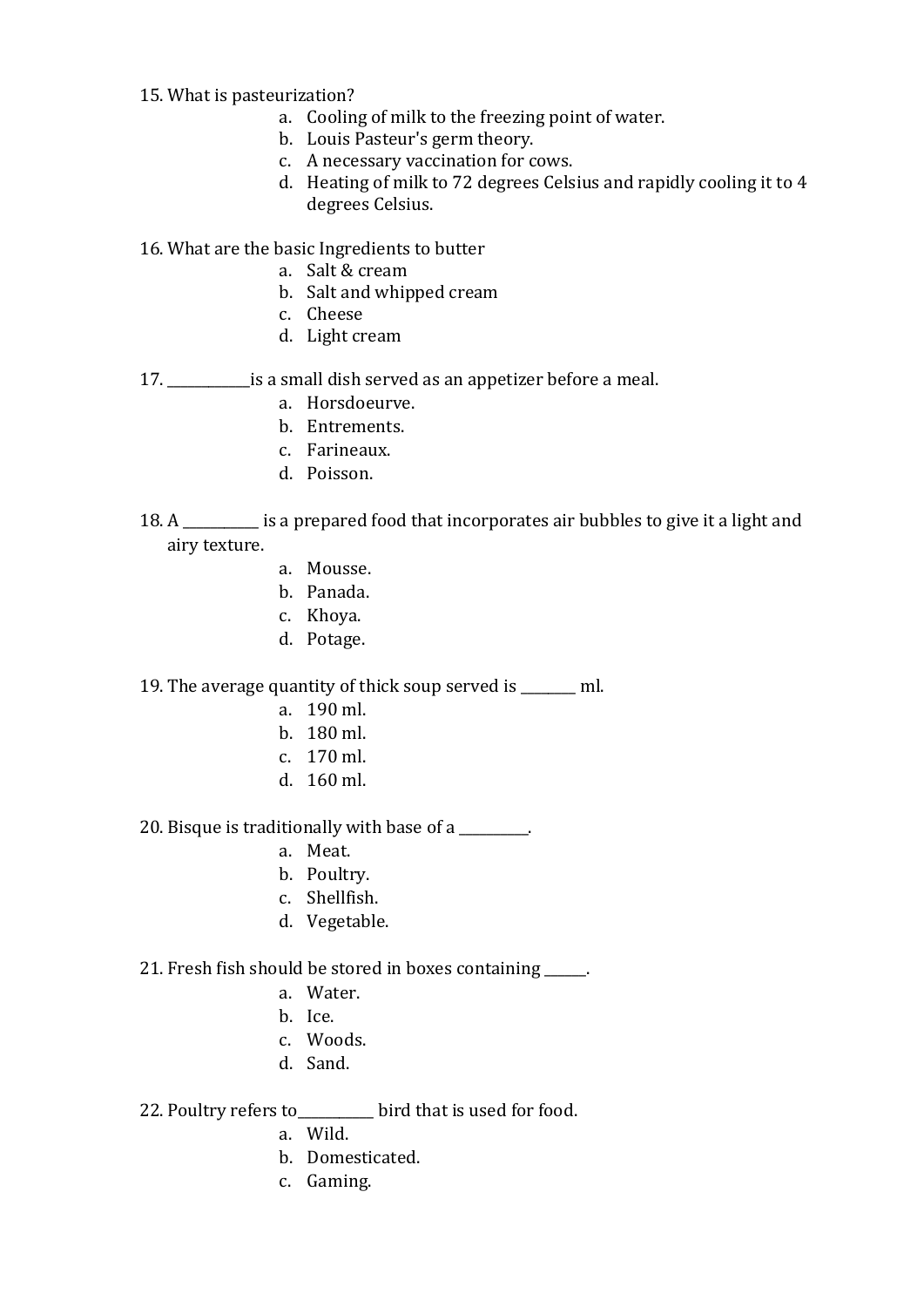- d. Common.
- 23. \_\_\_\_\_\_\_\_\_\_\_ is castrated male chicken. Flesh very tender and well flavoured.
	- a. Capon.
	- b. Rock Cornish.
	- c. Roaster.
	- d. Boiler.

## 24. Consommé is garnished with strips of crepes/ pancakes.

- a. Brunoise.
- b. Royale.
- c. Julienne.
- d. Celestine.

25. Tongue of beef is classified as.

- a. a. Prime cut.
- b. Carcass.
- c. Offal's.
- d. Fabricated cuts.

26. Approximately \_\_\_\_\_ litres of milk is required to make 1 kg of cheese.

- a. 20.
- b. 10.
- c. 05.
- d. 08.

27. Ham should be soak for at least \_\_\_\_\_ hrs.

- a. 12.
- b. 24.
- c. 36.
- d. 48.

28. Yuanyang, sometimes also called Ying Yong, is a popular beverage in \_\_\_\_\_\_\_\_\_.

- a. Hong kong.
- b. India.
- c. Japan.
- d. China.

29. \_\_\_\_\_\_\_\_\_ is an example of hard cheese.

- a. Cottage cheese.
- b. Mozzarella.
- c. Parmesan
- d. Ricotta.
- 30. \_\_\_\_\_\_\_\_\_ is prime cut available from beet cut.
	- a. Brain.
	- b. Liver.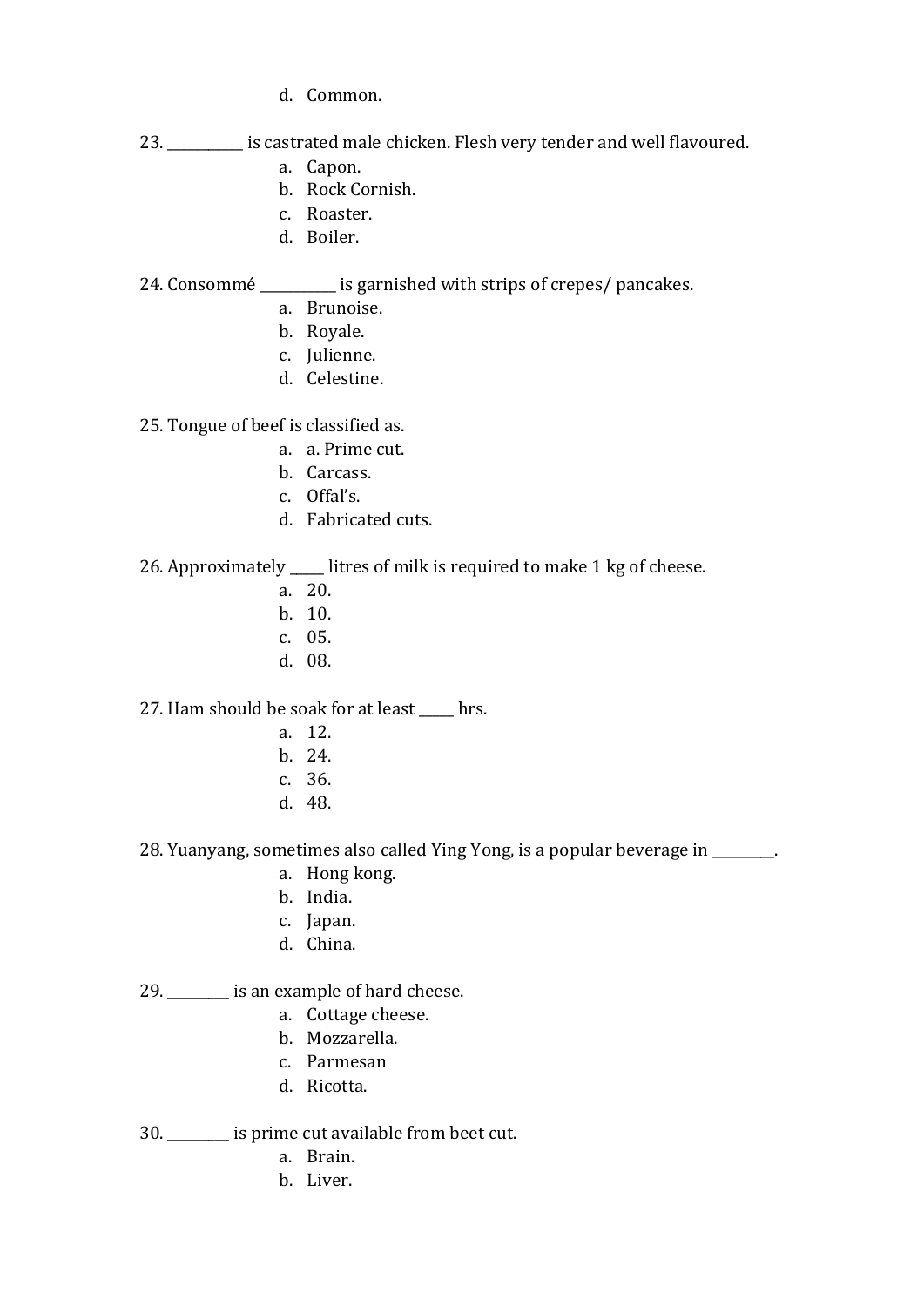- c. Tenderloin.
- d. Kidney.
- 31. pasteurization is a process of heating milk s to 62.70 C and holding it at that temperature for  $\qquad \qquad$ .
	- a. 10 min.
	- b. 15 min.
	- c. 30 min
	- d. 40 min.

### 32. \_\_\_\_\_\_\_\_\_\_\_ content 48 % of fat.

- a. Single cream
- b. Whipped cream.
- c. Double cream.
- d. Fresh cream.

33. \_\_\_\_\_\_\_\_\_\_\_ has a sweet as well as a sour taste.

- a. Garam masala.
- b. Chat masala.
- c. Pav bhaji masala.
- d. Chana masala.

34. Vinegar is also known as \_\_\_\_\_\_ in Hindi.

- a. Sirka.
- b. Chini.
- c. Namak.
- d. Gur.

35. Pastry was originally made by country.

- a. Spain
- b. Egypt.
- c. India.
- d. France.

36. \_\_\_\_\_\_\_\_\_\_\_\_ was the person first to get cocoa beans to Europe in 1494.

- a. Cortez.
- b. Columbus.
- c. Escoffier.
- d. Marie Antoine.

37. The main role of \_\_\_\_\_ is to provide shortening and plasticity in pastry.

- a. Flour.
- b. Fat.
- c. Sugar.
- d. Yeast.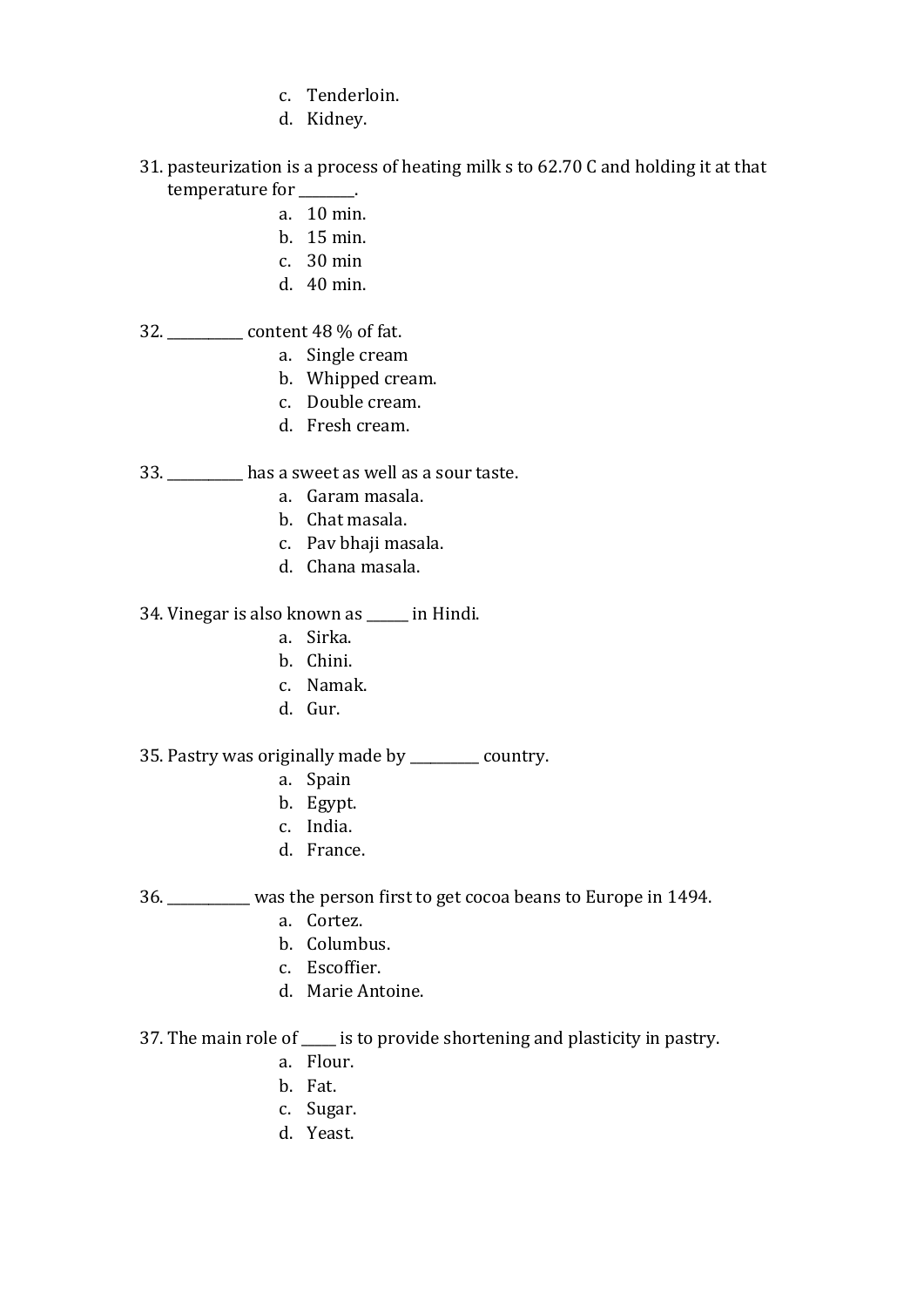38. \_\_\_\_\_\_\_\_\_ acts as a binding agent in pastry.

- a. Flour.
- b. Fat.
- c. Water.
- d. Yeast.

39. \_\_\_\_\_\_\_\_\_\_\_ acts as a leavening agent in pastry.

- a. Yeast.
- b. Sugar.
- c. Salt.
- d. Water.

40. Onion seeds are also known as\_\_\_\_\_\_\_\_\_\_\_ in Hindi.

- a. Methi.
- b. Kalonji.
- c. Kesar.
- d. Shahi jeera.

41. **is also known as til.** 

- a. Onion seed.
- b. Fenugreek seed.
- c. Sesame seed.
- d. Basil

42. Which one of the following foods does not contain carbohydrate:

- a. potato,
- b. sugar,
- c. meat,
- d. rice.

 43. Which of the following types of beef is likely to contain the least connective tissue?:

- a. shank,
- b. topside,
- c. brisket,
- d. neck.

44. The coffee plant was first grown in

- a. eastern Africa
- b. South America
- c. southeast Asia
- d. China

45. Butter is product of\_

- a. Churning milk or cream
- b. Pressing cows
- c. emulsification of refined vegetable oil
- d. introducing lactic culture into milk